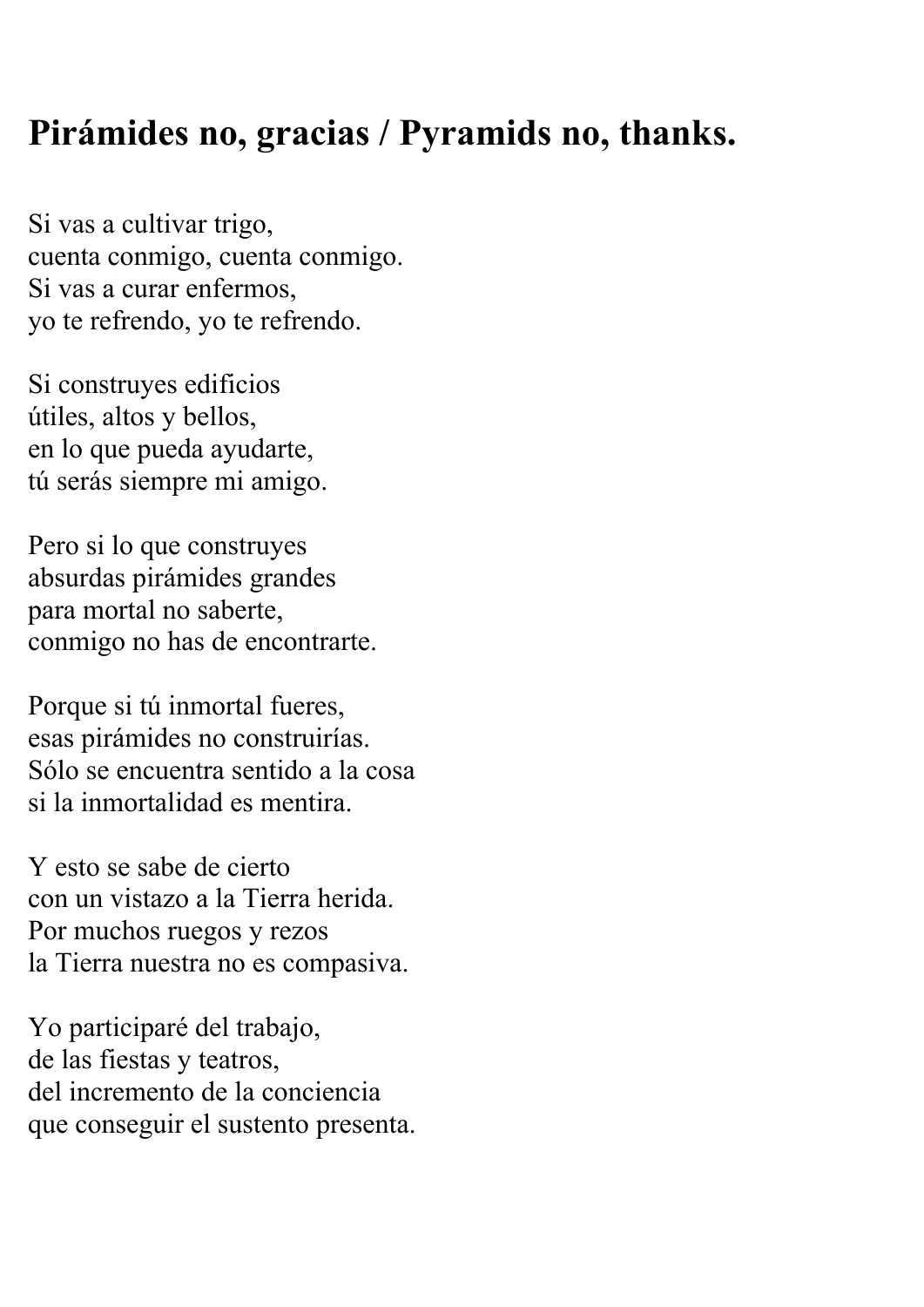Esto no ofrece duda ninguna. Lo haré encantado y muy animado, porque yo estoy en el mundo y no fuera, y no necesito estar obligado.

Ahora si tú me cargas piedras de dos toneladas, las financieras, aseguradoras, todo lo que no produce nada,

yo me marchito y no entiendo, la depresión de mí se apodera, porque la vida estoy perdiendo, y ningún pago me consuela.

Llámame loco si así lo deseas, míos los síntomas son. Pero no soy yo el enfermo, el enfermo eres tú, cabrón.

## **Pyramids no, thanks.**

If you are going to grow wheat, count on me, count on me. If you are going to heal the sick, I endorse you, I endorse you.

If you build buildings useful, tall and beautiful, in what can help you, you will always be my friend. But if what you build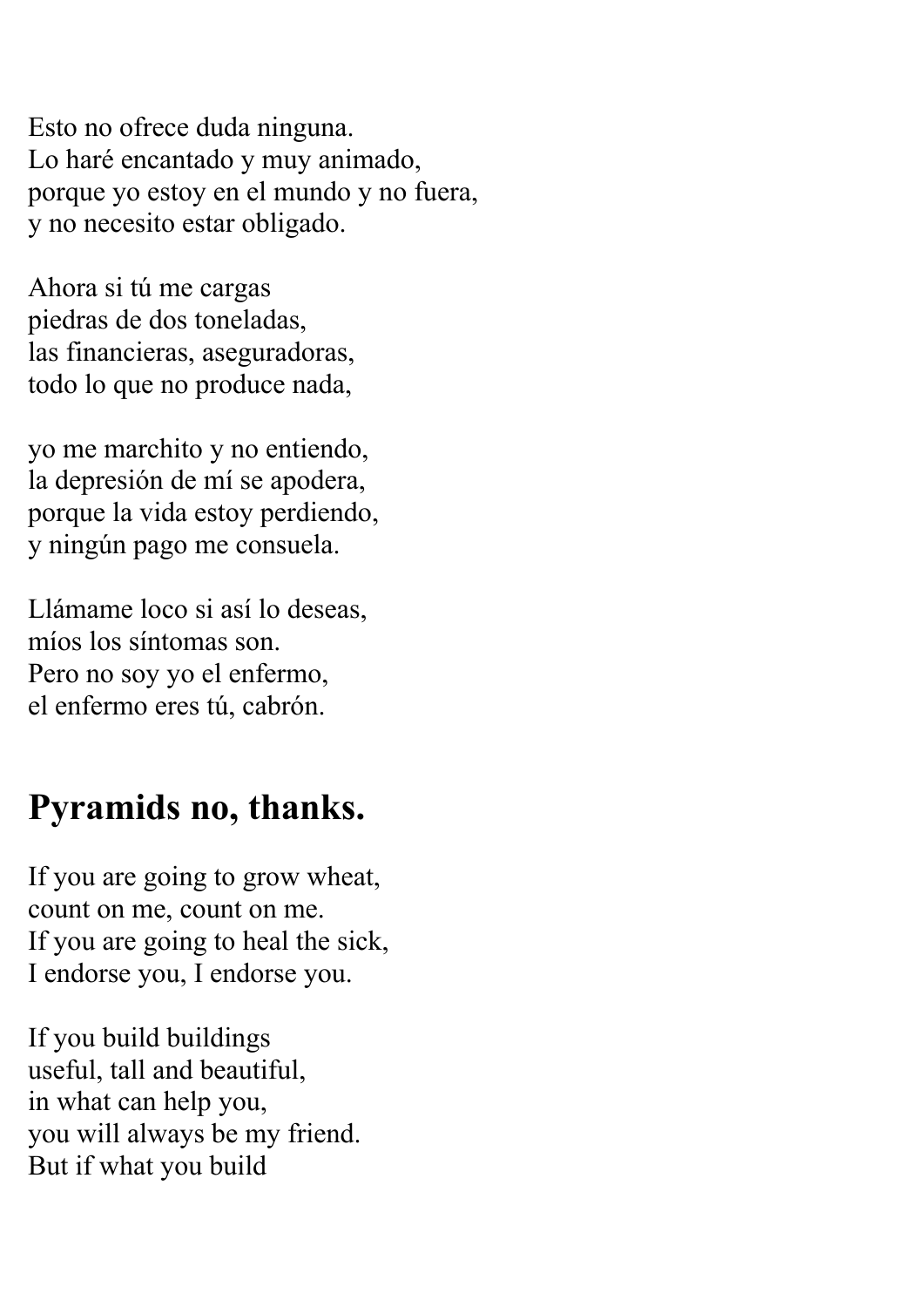absurd large pyramids for mortal not knowing you, you will not find yourself with me.

Because if you are immortal, those pyramids you would not build. It only makes sense of the thing if immortality is a lie.

And this is known for sure with a glimpse of the wounded Earth. For many appeals and prayers our Earth is not compassionate.

I will participate of the work, of the parties and theaters, of increased awareness to get the livelihood presents.

This offers no doubt. I will be delighted and very lively, because I am in the world and not outside, And I don't need to be obligated.

Now if you carry me two-ton stones, financial, insurance, everything that produces nothing,

I wither and I don't understand, depression takes hold of me, because I'm losing life and no payment consoles me.